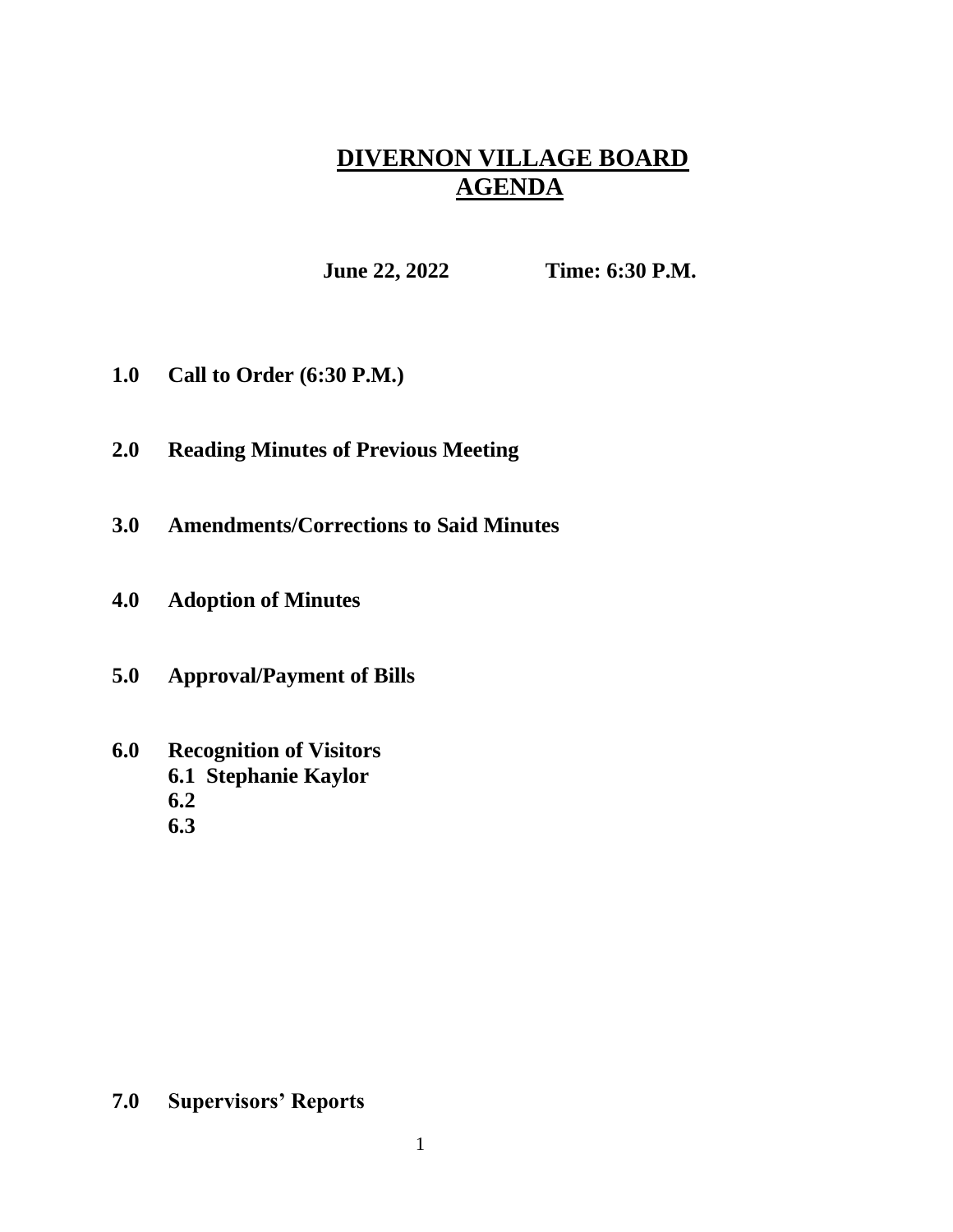**7.1 Public Works (J. RHODES) 7.11 Tree Removal – Vote 7.12**

## **7.2 Police Department (J. MARTIN) 7.21 Purchase of Austin Chronister's Bullet Proof Vest from Riverton PD for \$300 7.22**

- **8.0 Committee Reports:**
	- **8.1 Economic Development, Zoning, TIF, Building Permits (Craig, Chuck) 8.11 Village Beautification 8.12**
	- **8.2 Public Utilities, Water, Gas & Sewer (Joe, Tyler) 8.21 Utility Adjustment 8.22 Pressure Washing of Water Tower - Vote**
	- **8.2 Finance, Personnel, GIS (Larry, Dianne) 8.31 Transfer of Funds - Vote 8.32 CD - Vote**
	- **8.4 Public Safety, Health & Safety (Chuck, Craig) 8.41 Pavilion Lighting 8.42**